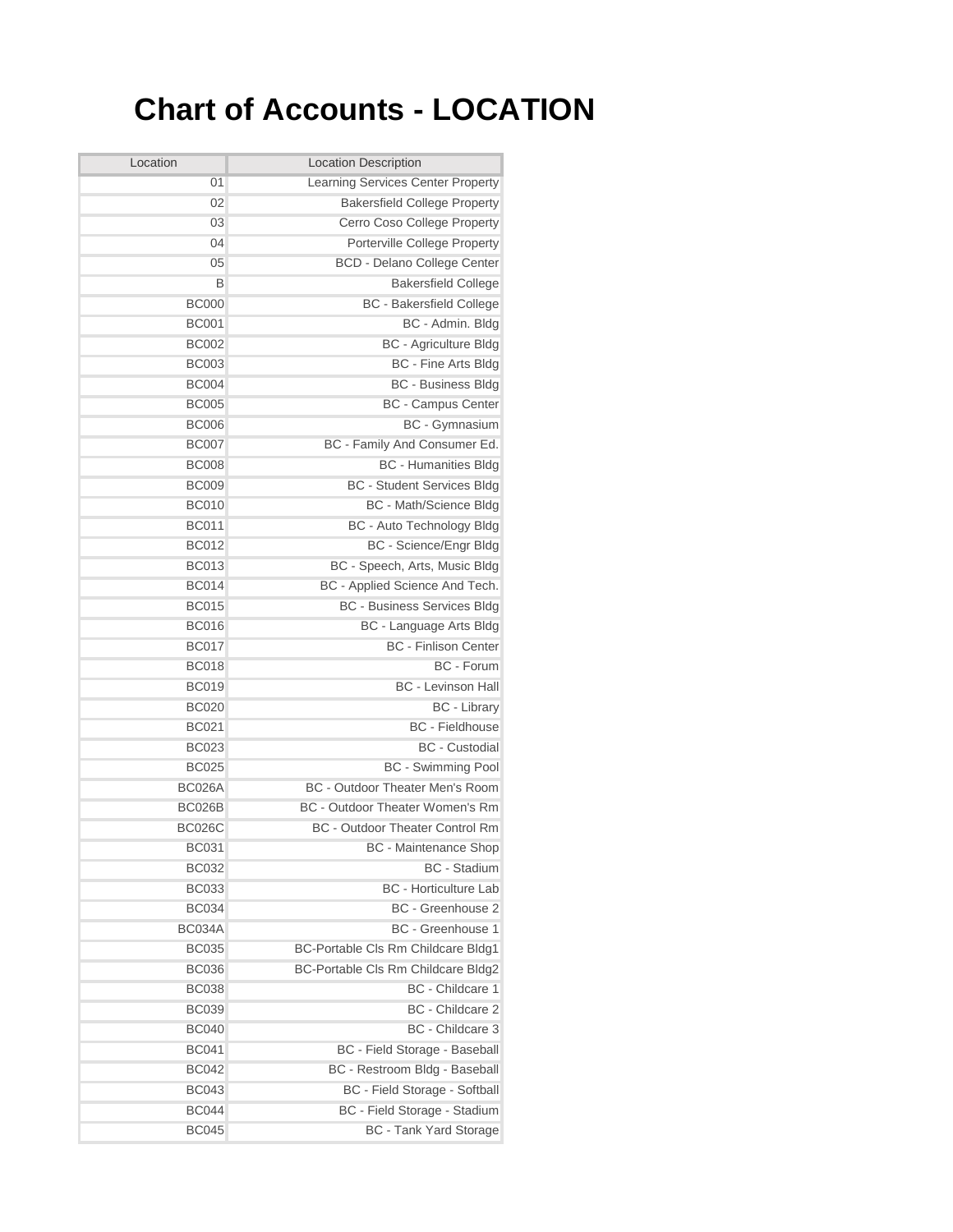| <b>BC</b> - Weill Institute                        | <b>BC050</b>  |
|----------------------------------------------------|---------------|
| BC - Mt. Vernon                                    | <b>BC100</b>  |
| <b>BCD - Delano College Center</b>                 | BCD000        |
| BCD - Admin/Classroom Bldg                         | <b>BCD001</b> |
| <b>BCD - Child Care Bldg</b>                       | <b>BCD002</b> |
| BC - Olive Dr Fire Trng Facility                   | <b>BCOL</b>   |
| CC Restricted Bud Dev Only                         | C             |
| Cerro Coso Bishop                                  | CВ            |
| CC - Cerro Coso College                            | <b>CC000</b>  |
| CC - Main Building                                 | CC001         |
| CC - East Wing Classroom Bldg                      | CC003         |
| CC - Maintenance Building                          | <b>CC004</b>  |
| CC - Occupational Labs Bldg                        | <b>CC005</b>  |
| CC - Child Development Center                      | CC006         |
| CC - Gymnasium                                     | <b>CC007</b>  |
| CC - Portable Restroom Bldg                        | CC013         |
| CC - Portable Snack Bar                            | CC014         |
| CC - Portable Announcer Booth                      | CC015         |
| CC - Library                                       | <b>CC020</b>  |
| CC - Bishop Campus                                 | CC050         |
| CC - Mammoth Campus                                | CC051         |
| CC - Kern River Valley Campus                      | CC052         |
| CC - South Kern Campus                             | CC053         |
| CC - Calif City Child Dev Center                   | CC054         |
| Cerro Coso Indian Wells Valley                     | CI            |
| Cerro Coso Kern River Valley                       | СK            |
| Cerro Coso Online                                  | <b>CL</b>     |
| Cerro Coso Mammoth                                 | <b>CM</b>     |
| Cerro Coso South Kern                              | CS            |
| Cerro Coso Tehachapi                               | СT            |
|                                                    | D             |
| <b>Learning Services Center</b>                    |               |
| <b>District - District Office</b>                  | DO000         |
| <b>District Office Bldg</b>                        | DO001         |
| Sharkstooth Mountain                               | DO050         |
| Williams Wildlife Preservel                        | DO051         |
| <b>District Temporary Location</b><br><b>DTEMP</b> |               |
| Porterville College                                | P             |
| PC - Porterville College                           | <b>PC000</b>  |
| PC - Academic Center                               | PC001         |
| PC - Science/Math/Forum Bldg                       | <b>PC002</b>  |
| PC - Instructional Services Bldg                   | <b>PC003</b>  |
| PC - Child Development Bldg                        | <b>PC004</b>  |
| PC - Library                                       | <b>PC005</b>  |
| PC - Gymnasium                                     | <b>PC006</b>  |
| PC - Fitness Center                                | PC007         |
| PC - Cafeteria/Bookstore/Stdt Cntr                 | <b>PC008</b>  |
| PC - Communications Arts Bldg                      | <b>PC009</b>  |
| PC - Fine Arts Building                            | <b>PC010</b>  |
| PC - Art Gallery                                   | PC011         |
| PC - Trade Industry Bldg                           | PC012         |
| PC - Career Technology                             | PC013         |
| PC - Tech Storage                                  | PC014         |
|                                                    |               |